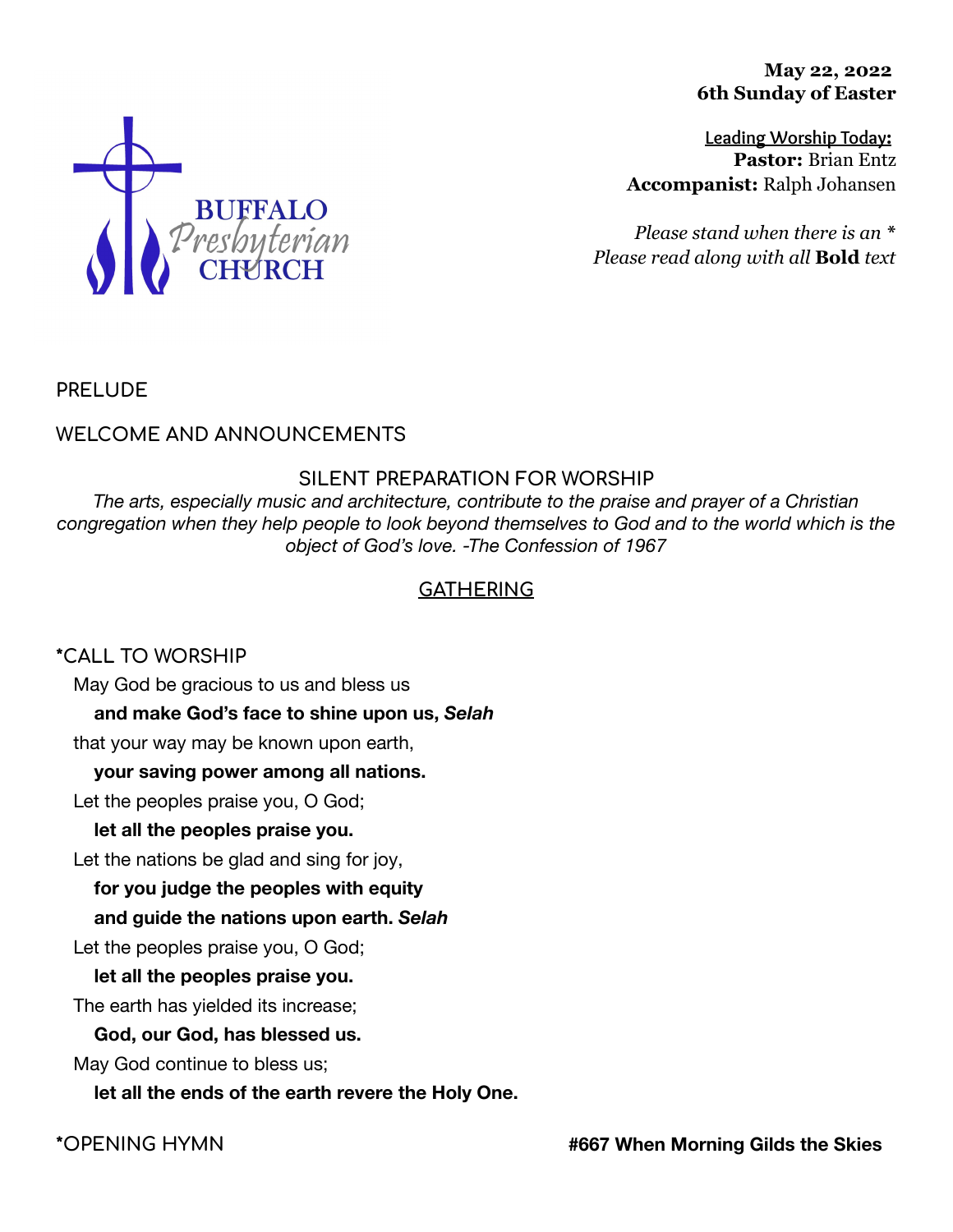## **\*PRAYER OF THE DAY**

**O God, you have prepared for those who love you joys beyond understanding. Pour into our hearts such love for you, that, loving you above all else we may obtain your promises, which exceed all that we can desire; through Jesus Christ our Lord, who is alive and reigns with you in the unity of the Holy Spirit, one God, forever and ever. Amen.**

# **THE WORD**

| <b>READINGS</b>                        | Acts 16: 9-15 p. 1096                  |
|----------------------------------------|----------------------------------------|
|                                        | Revelation 22:1-5 p. 1231              |
| <b>Shall We Gather at the River</b>    | Lawrey/ arr. Drennan                   |
| <b>READINGS</b>                        | Psalm 67 p. 570                        |
|                                        | Deuteronomy 32:1-4 p. 202              |
| <b>Praise to God, Immortal Praise</b>  | Arr. Drennan                           |
|                                        | Piano: Pat Olsen Organ: Ralph Johansen |
| <b>READINGS</b>                        | Revelation 21:10, 21:22-22:5 p. 1230   |
|                                        | Isaiah 60: 1-5 p. 738                  |
| I Want to Walk as a Child of the Light | Thomerson/ arr. Trenney                |
| <b>READINGS</b>                        | John 14: 23-29                         |
|                                        | <b>Isaiah 11: 6-9</b>                  |
| <b>Creation Will Be at Peace</b>       | Williams/Page                          |
| <b>READINGS</b>                        | John 5: 1-9 p. 1054                    |
|                                        | Mark 7: 31-37 p. 998                   |
| Lay Your Healing Hands Upon Me         | Dilworth                               |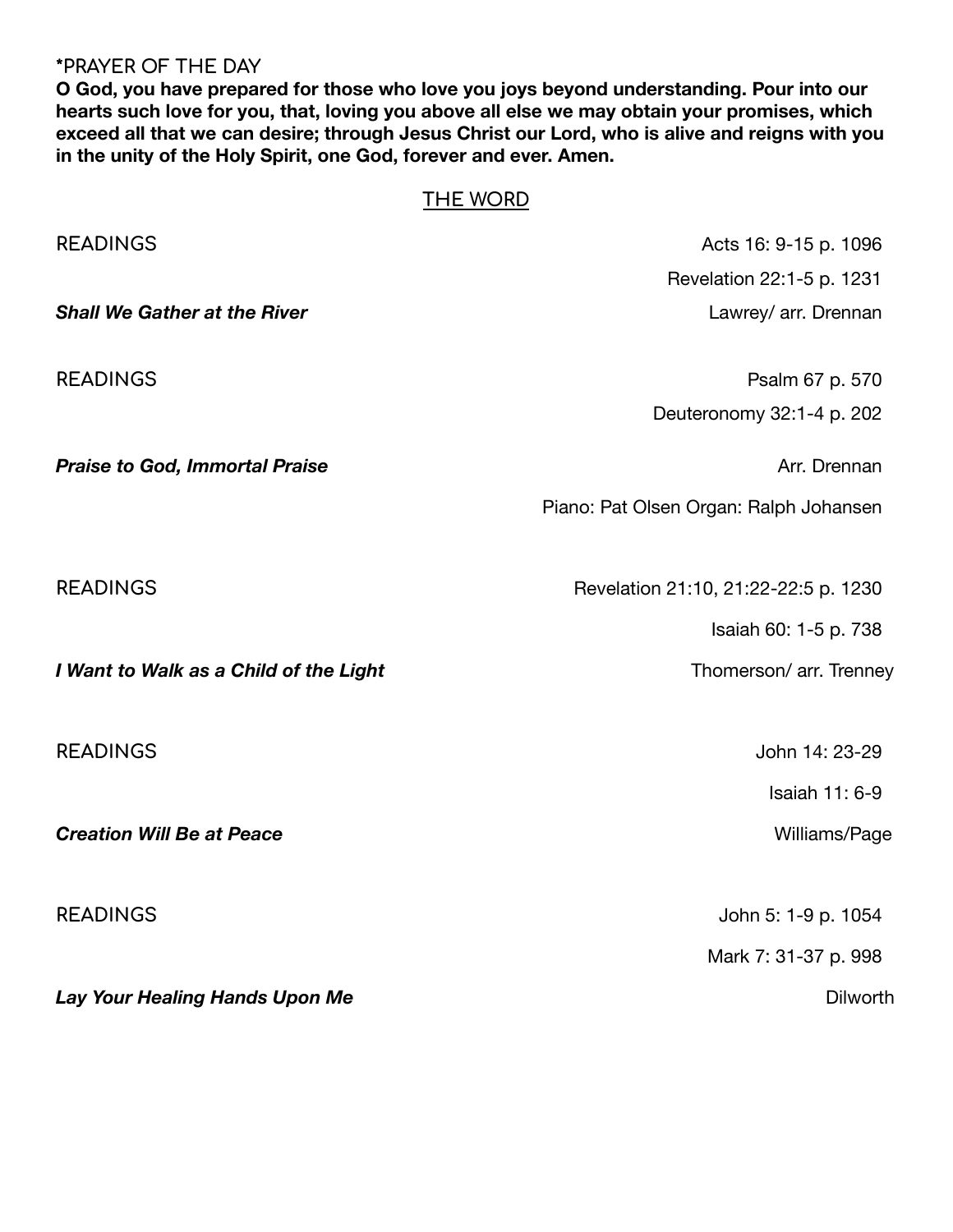## **RESPONDING TO THE WORD**

### **OFFERTORY**

*"Let us present ourselves to God as those who have been delivered from death to life". To give online, please scan the QR code.*



### **\*DOXOLOGY #606 Praise God From Whom All Blessings Flow**

Praise God, from whom all blessings flow; praise him, all creatures here below; praise him above, ye heavenly host; praise Father, Son, and Holy Ghost. Amen.

### **\*OFFERING PRAYER**

## **PRAYERS OF THE PEOPLE**

Loving God, remember the whole human family, especially those who hunger for food or justice, those who lack housing or the recognition of human dignity; so many are unknown to us, yet each is known to you and each is a child of your love.

We pray for your people in every part of the world, redeemed by Christ, dedicated to service, called to love.

We pray for your Church in this place,

set in this community to light the way to your grace and truth.

We pray for those who are ill or suffering, those who are concerned for dear ones, those who have difficult decisions to make, especially anyone known to us whom we commend to you now… May they know that nothing is able to separate them from your love in Christ Jesus.

By your mercy, bring us at the last, with all your faithful people, to the peace and joy of your dear presence; through Jesus Christ our Lord, who taught us to pray…

### **THE LORD'S PRAYER**

**People: Our Father who art in heaven, hallowed be thy name. Thy kingdom come, thy will be done, on earth as it is in heaven. Give us this day our daily bread; and forgive us our debts, as we forgive our debtors; and lead us not into temptation, but deliver us from evil. For thine is the kingdom and the power and the glory, forever. Amen.**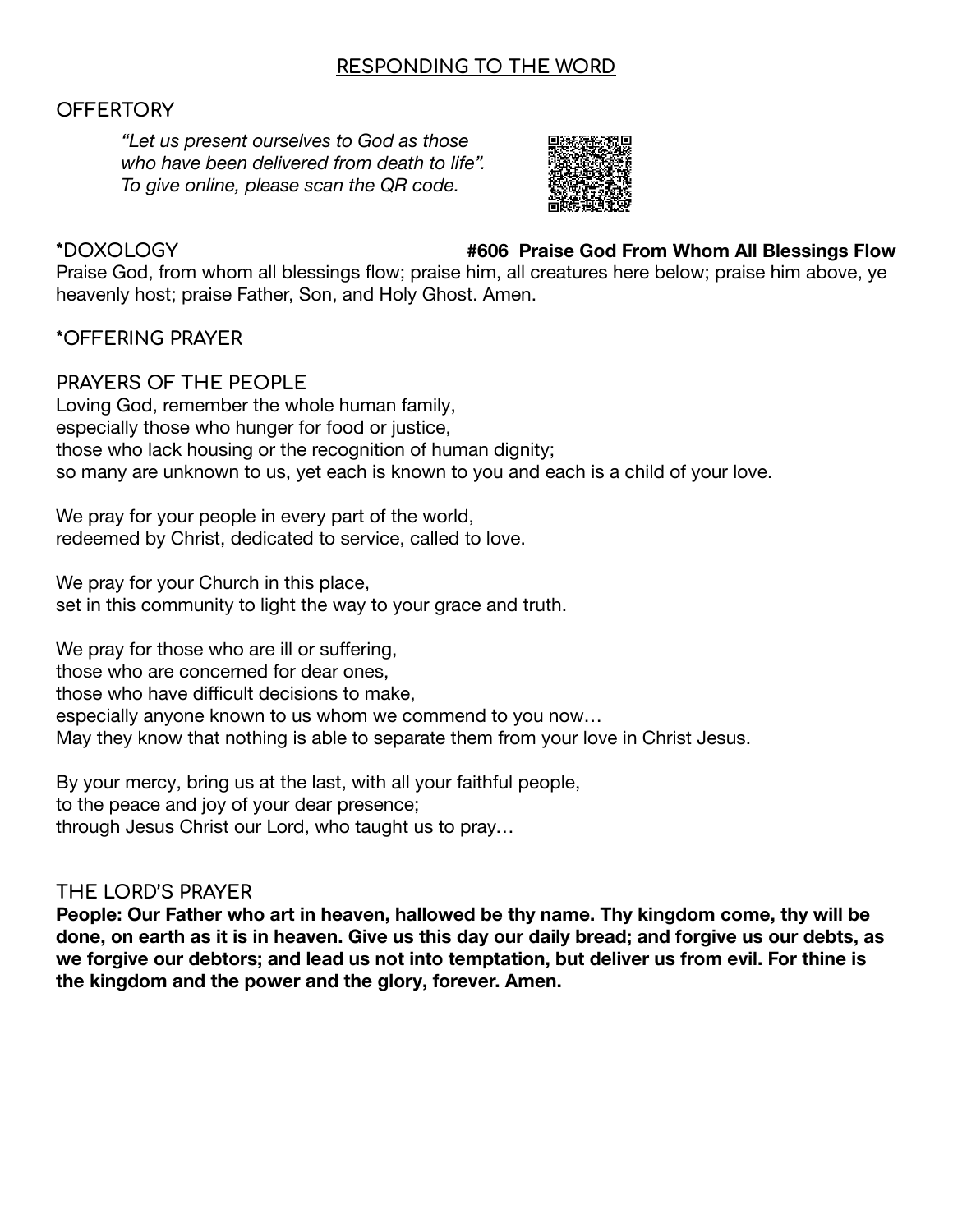## **SENDING**

### **\*CLOSING HYMN #661 His Eye is on the Sparrow**

**READINGS** Psalm 115: 12-15 p. 605

Numbers 6: 23-26 p. 135

**The Lord Bless You and Keep You Rutter Research And American Control Research Rutter Rutter** 

**POSTLUDE**

**Larger Print Hymns:** Please see an usher if you would like a copy of larger print hymns.

**Children's Bulletins**: Please see an usher if you are interested in a children's bulletin.

Special Thanks to: Mike Agre, Choir Director BPC Choir Ralph Johnsen, Accompanist Pat Olsen, Piano Kathy Quady, Larry Janski, Readers

## **WORSHIP NOTES**

The Call to Worship is Psalm 67.

All other liturgy comes from/is adapted from the Book of Common Worship (2018) or is written in house.

## **MUSIC LICENSES**

**Praise to God, Immortal Praise.** Words by Anna L. Barbaud Arr. by Patti Drennan. Copyright 2017 Lorenz Publishing Co., a division of Lorenz Corp.

**Shall We Gather at the River?** Words and Music by Robert Lowry Arr. by Patti Drennan. Copyright 2013 Lorenz Publishing Co., a division of Lorenz Corp.

**I Want to Walk as a Child of the Light.** Text by Kathleen Thomerson Arr. by Tom Trenney. "Houston" copyright 1970, 1975, and this arrangement copyright 2018 by Celebration. All rights reserved. Pavane Publishing licensed for this edition. Used by permission.

**Creation Will Be at Peace.** Adapted by J. Paul Williams Music by Anna Laura Page. Copyright 1992 Alfred Publishing Co.

**Lay Your Healing Hands Upon Me.** Words and music by Solo Dilworth. Hal Leonard Publishing.

**The Lord Bless You and Keep You.** John Rutter. Copyright 1981 by Oxford University Press This edition exclusively licensed to Hinshaw Music, Inc.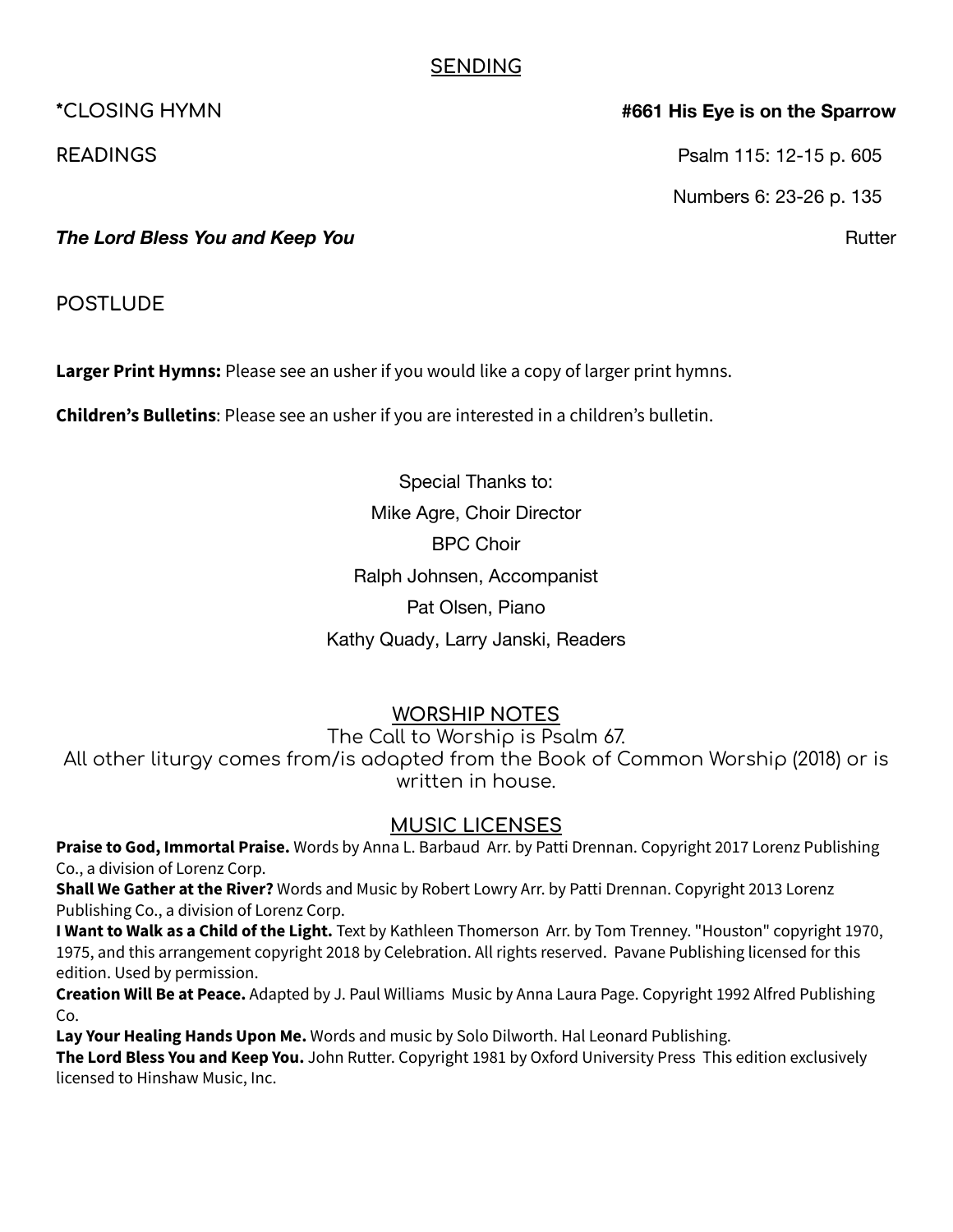# **ANNOUNCEMENTS**

**Celebrate Larry and Lavina Pattee's 65th wedding anniversary**: Please join us following the worship service to celebrate Larry and Lavina's 65th wedding anniversary! We will be enjoying cake and fellowship with one another.

**Volunteers for Pray and Play:** The Faith Formation Committee is seeking individuals who would like to volunteer on a rotational basis during Coffee and Conversation time to supervise our children while they engage in fellowship with each other during Pray & Play. Your responsibility would be to lead the children in a prayer (provided by the Faith Formation Committee) afterword you can choose to supervise the children as they play or unleash your inner child and challenge them to one of the many available games. Please let Christy know if you are interested in becoming part of the Pray & Play team.